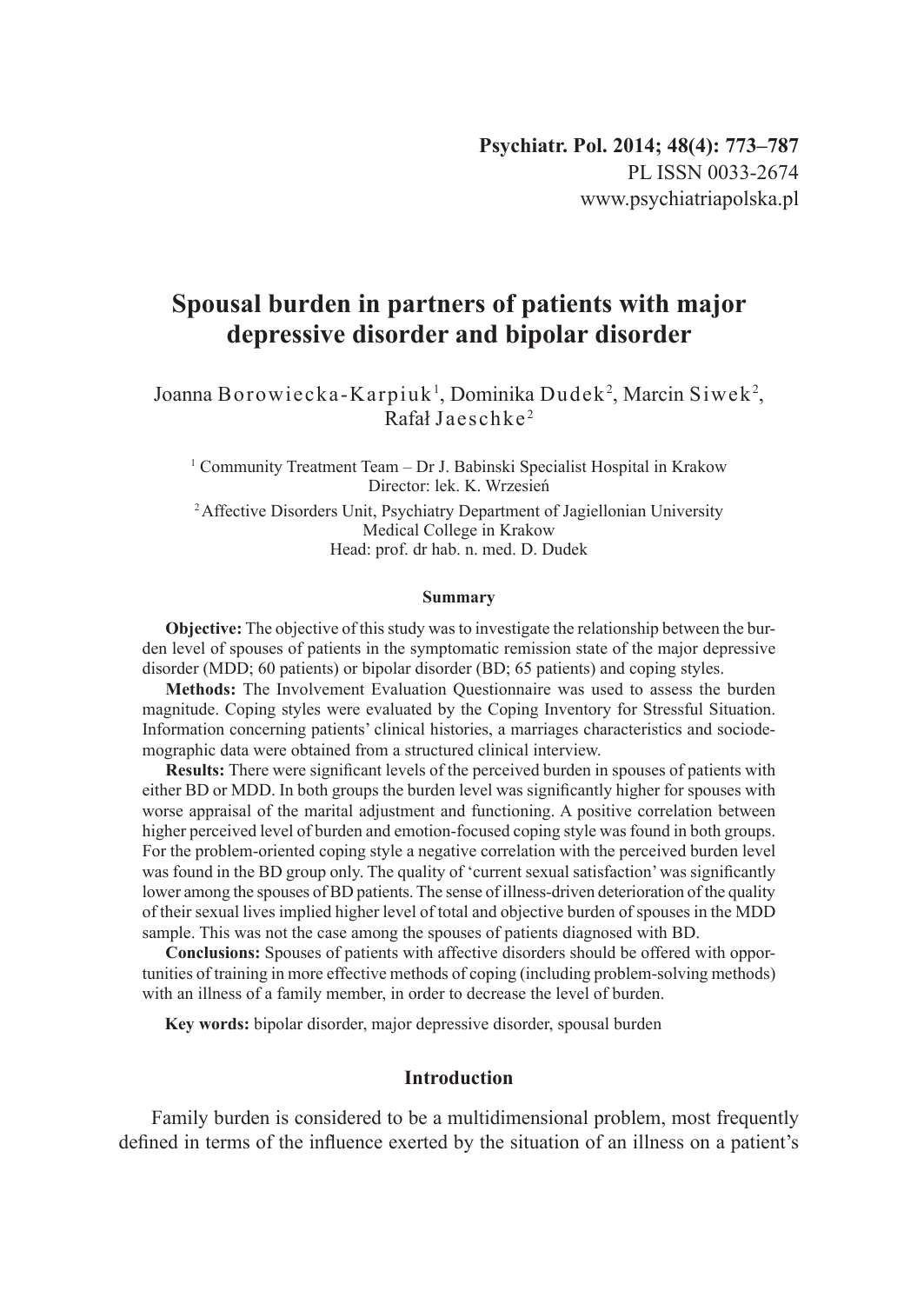caregiver, and in the context of its emotional, psychological, physical and economic consequences [1, 2]. It is the important difficulty encountered by spouses of patients with affective disorders (being the most predominant group of the patients' caregivers). Perlick et al. [3] revealed that spouses of subjects with bipolar disorder (BD) experienced more severe burden in comparison to other relatives and generational family members. This was also the case among the caregivers of patients with other affective disorders [3-6], as well as in the partners of individuals with subthreshold mood symptoms in course of BD (since the above-mentioned symptoms are known to be related to significant distress, social withdrawal, changes in social or occupational roles, and fear of the anticipated relapses of the disorder) [7]. However, data on the specific issue of spousal burden in this diagnostic cluster is scarce.

In the research on the family burden a growing attention is paid to opportunities and methods of coping with problems resulting from the life with a family member suffering from mental disorders (including affective disorders) [8]. The perceived burden in an aspect of coping is a resultant of an interaction between one's appraisal of requirements one should meet, one's possibilities and resources to cope with them and methods used to cope with stress. A coping style is a distinctive tendency to use certain strategies in various stressful situations, which is specific to any given individual. In other words, it is a habitual use of a set of definite strategies to remove or diminish stress level. The styles have been further divided into categories: task-oriented (i.e. a prominent tendency towards facing the problem head on, by taking necessary measures of solving a problem), emotion-oriented (characterized by wishful thinking, daydreaming, and focusing on one's emotions), and avoidance-oriented coping style (observed in those individuals who tend to avoid experiencing and thinking of a stressful situation) [9-12].

The aim of this study was to examine the relationship between the severity of family burden in spouses of remitted patients with either major depressive disorder (MDD) or bipolar disorder (BD), and coping styles of either patients or their partners. The relationship between the level of sexual satisfaction within a marriage and the magnitude of spousal burden has also been analysed.

### **Materials and methods**

We included into the study 60 married couples where one of the spouses suffered from MDD and 65 couples where one of the spouses suffered from BD. The patients were recruited at the Affective Disorders Outpatient Clinic. The inclusion criteria for patients were as follows: age 18–65, informed consent for participation in the trial, fulfilment of ICD-10 diagnostic of MDD or BD, symptomatic remission. Inclusion criteria for spouses were: age 18–65, informed consent for participation in the trial, no previous psychiatric treatment. In order to be included in the study spouses were supposed to share their household. The exclusion criteria were: a rejection of consent for participation in the trial, addiction to alcohol or any other substance (except of nicotine), diagnosis of dementia, mental retardation, and serious somatic or neurological illness. The study was being performed in the years 2007–2009.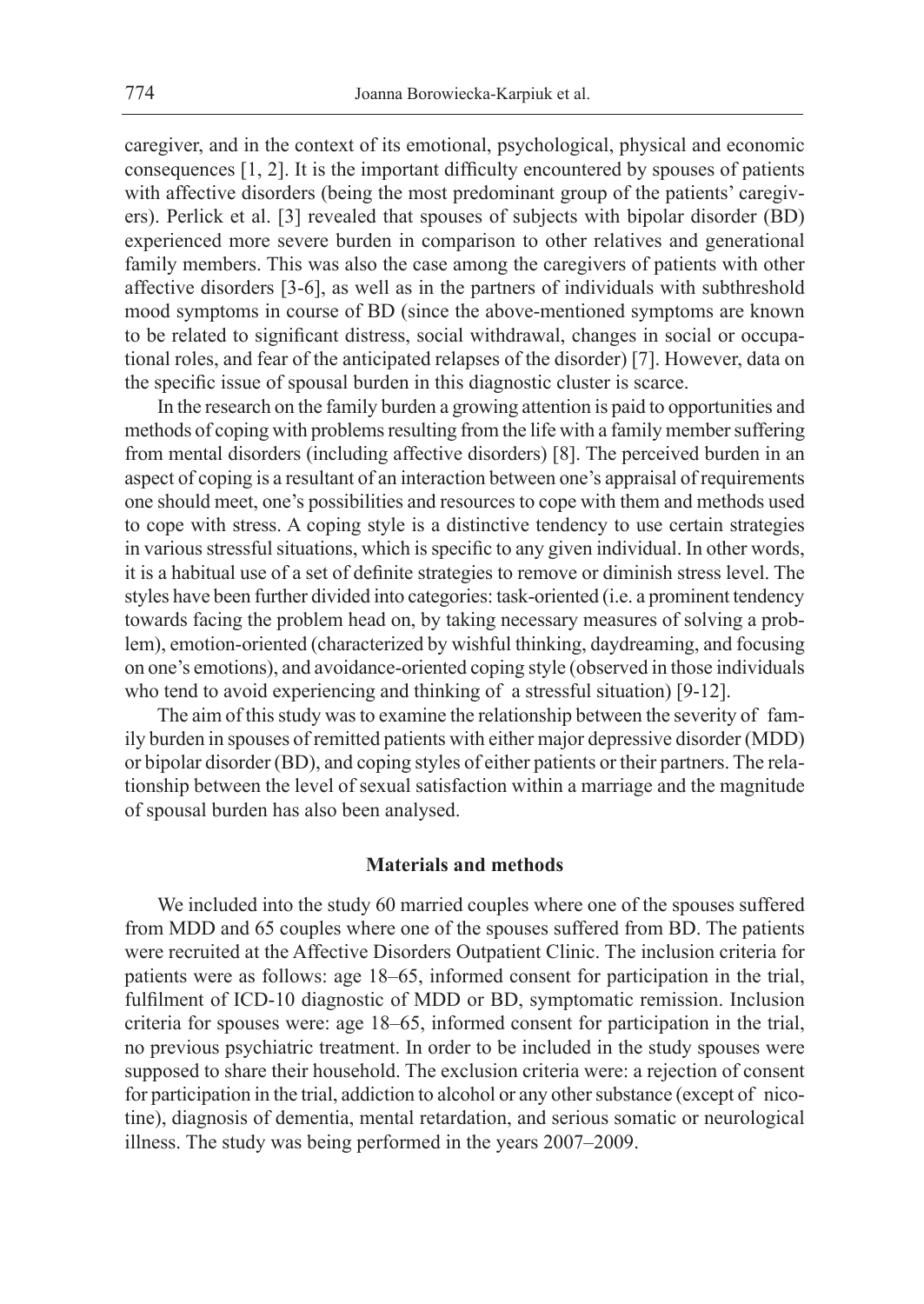Data regarding patients' clinical history, marriage characteristics and sociodemographic factors were obtained from a structured clinical interview. The current symptom severity was rated on the Hamilton Depression Rating Scale ( $HDRS<sub>17</sub>$ , cut-off score of 7 pts.) [13], and the Young Mania Rating Scale (YMRS, cut-off score of 6 pts.) [14]. To evaluate the level of the spouses' burden, as well as its dimensions and subdimensions the Involvement Evaluation Questionnaire (IEQ) was used [15-17]. Coping styles of patients and their spouses were determined on the basis of the Coping Inventory for Stressful Situations (CISS), which distinguishes between the following three coping styles: task-oriented (TO), emotion-oriented (EO) and avoidance-oriented (AO) [18-20].

The relation between the burden and the coping style was analysed in a two-fold way. At first, on the basis of the CISS scores, the predominant coping style had been determined, and the indices of burden have been compared between groups differing in terms coping styles. Secondly, the analysis correlation between the IEQ and CISS scores has been performed.

For statistical analyses of the data gathered the Statistica software (ver. 6.0 and 8.0) were used [21].

Every patient was examined only once during the study.

## *Sociodemographic characteristics of the groups*

125 married couples were enrolled in the trial. The analysed groups did not differ in terms of age, level of education, place of living, employment status and family income per capita. As for sociodemographic factors, the only statistically important difference between groups was sex distribution within the groups, but this finding remains consistent with epidemiological data on MDD and BD [22].

Comparison of the most important sociodemographic data regarding MDD and BD populations has been presented in Table 1.

|                    | <b>MDD</b>     |                | р               | <b>BD</b>      |                |
|--------------------|----------------|----------------|-----------------|----------------|----------------|
|                    | <b>Spouses</b> | Patients       |                 | Spouses        | Patients       |
| Number of subjects | 60             | 60             |                 | 65             | 65             |
| female             | 15 (25%)       | 45 (75%)       | p=0,034* a      | 28 (43.1%)     | 37 (56.9%)     |
| male               | 45 (75%)       | 15 25%         | p=0,034* a      | 37 (56.9%)     | 28 (43.1%)     |
| Age                | $51.3 \pm 7.1$ | $49.6 \pm 7.4$ | <b>NS</b>       | $48.3 \pm 9.3$ | $48.7 \pm 7.9$ |
| female             | $48.9 \pm 6.9$ | $49.4 \pm 7.7$ | <b>NS</b>       | $46.8 \pm 9.1$ | $48.3 \pm 7.9$ |
| male               | $52.1 \pm 7.1$ | $50.4 \pm 6.6$ | <b>NS</b>       | $49.4 \pm 9.5$ | $49.3 \pm 7.9$ |
| Education          |                |                |                 |                |                |
| higher             | 14 (23.3%)     | 11 (18.4%)     | NS <sup>a</sup> | 16 (24.6%)     | 15 (23.1%)     |

Table 1. **Comparison of the selected sociodemographic factors between the MDD the BD samples.**

*table continued on the next page*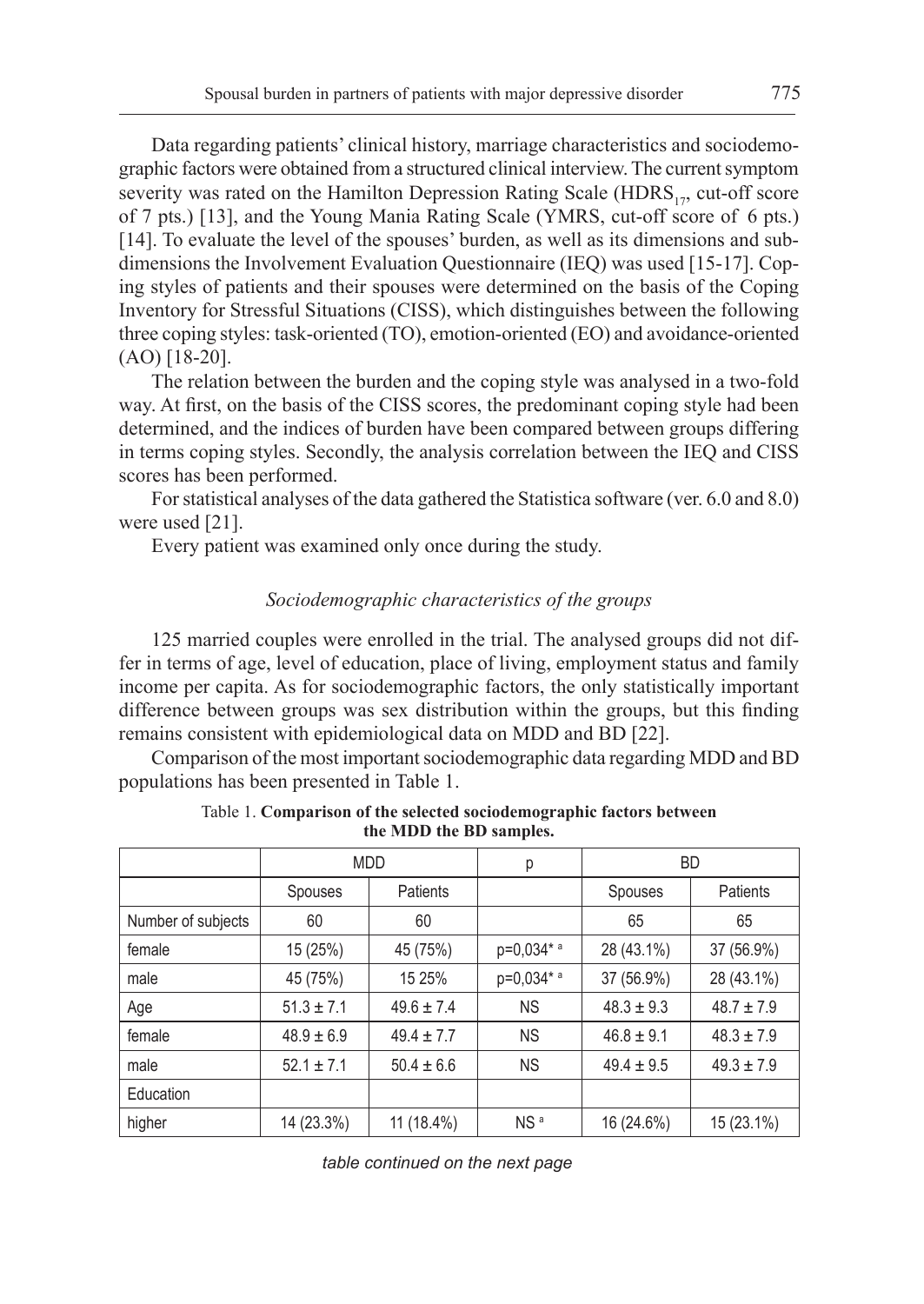| secondary                    | 42 (70.0%) | 47(78.3%)         | NS <sup>a</sup> | 47 (72.3%)  | 48 (73.8%) |
|------------------------------|------------|-------------------|-----------------|-------------|------------|
| elementary                   | 4(6.7%)    | $2(3.3\%)$        | NS <sup>a</sup> | $2(3.1\%)$  | $2(3.1\%)$ |
| Living place                 |            |                   |                 |             |            |
| town ≥100 000                | 27 (45.0%) | 27 (45.0%)        | NS <sup>a</sup> | 27 (41.6%)  | 27 (41.6%) |
| town <100 000                | 14 (23.3%) | 14 (23.3%)        | NS <sup>a</sup> | 22 (33.8%)  | 22 (33.8%) |
| village                      | 19 (31.7%) | 19 (31.7%)        | NS <sup>a</sup> | 16 (24.6%)  | 16 (24.6%) |
| <b>Employment status</b>     |            |                   |                 |             |            |
| working                      | 45 (75%)   | 25 (41.7%)        | NS <sup>a</sup> | 47 (72.3%)  | 18 (27.7%) |
| not working                  | 15 (25%)   | 35 (58.3%)        | NS <sup>a</sup> | 18 (27.7%)  | 47 (72.3%) |
| disability pension           |            | 26                |                 |             | 39         |
| Monthly income per<br>capita |            | $171 \pm 107 \in$ | NS <sup>b</sup> | 186 ± 172 € |            |

NS – statistically non-significant ( $p \ge 0.05$ )

<sup>a</sup> Chi<sup>2</sup> test

<sup>b</sup> t-Student test

BD – bipolar disorder

MDD – major depressive disorder

### **Results**

# *Family burden of spouses*

In both groups the level of burden was significant. There were no statistically significant differences between BD and MDD groups in the level of burden, as well as in its dimensions and sub-dimensions, except of the sub-dimension of 'supervision' (more pronounced in the BD group). But in this sub-dimension the level of the perceived burden is not significant (average value <1). The highest levels of burden in both groups were connected with such sub-dimensions as 'worrying' (subjective) and 'urging' (objective). It was connected with fear concerning safety of a patient, his/ her general health and therapy, worries about his/her future as well as with problems concerning encouraging a patient and helping him/her take care of themselves. It was also connected with the need to check whether a patient takes prescribed medicines and keeps a proper diet and taking up patient's duties (Tab. 2).

|  |  |  |  |  |  | Table 2. Comparison of the level of the perceived burden between the BD and MDD samples. |
|--|--|--|--|--|--|------------------------------------------------------------------------------------------|
|--|--|--|--|--|--|------------------------------------------------------------------------------------------|

|              | Mean score (BD) | SD (BD) | Mean score<br>(MDD) | SD (MDD) |       |
|--------------|-----------------|---------|---------------------|----------|-------|
| Burden level | 1.35            | 0.70    | 1.19                | 0.51     | 0.151 |
| Objective    | 1,20            | 0.91    | 0,99                | 0,70     | 0,075 |

*table continued on the next page*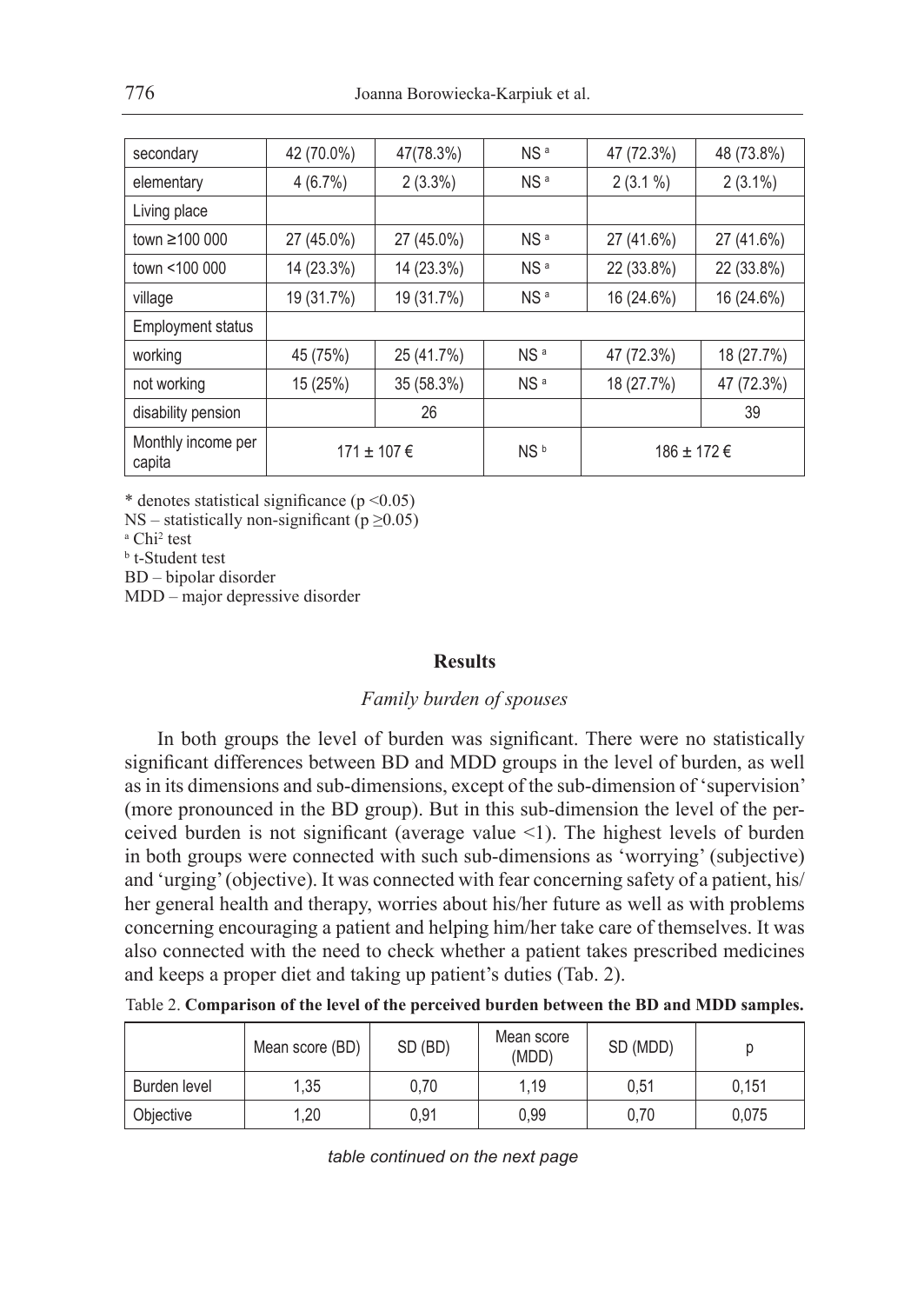| urging         | 1,62 | 1,00 | 1,39 | 0,82 | 0.133    |
|----------------|------|------|------|------|----------|
| supervision    | 0,77 | 0.63 | 0,58 | 0,40 | $0.046*$ |
| Subjective     | 1,51 | 0,72 | 1,44 | 0,48 | 0,618    |
| tension        | 1,12 | 0,81 | 1,04 | 0,48 | 0,473    |
| worrying       | 1,89 | 0,96 | 1,85 | 0,83 | 0,845    |
| t-Student test |      |      |      |      |          |

BD – bipolar disorder

MDD – major depressive disorder

Neither within nor between BD and MDD groups were significant inter-gender differences in terms of the severity of the burden perceived. Thus, the gender imbalance in the research groups (Tab.1) did not influence the observed level of burden. We found no relationship between sociodemographic factors and the scale of the perceived burden.

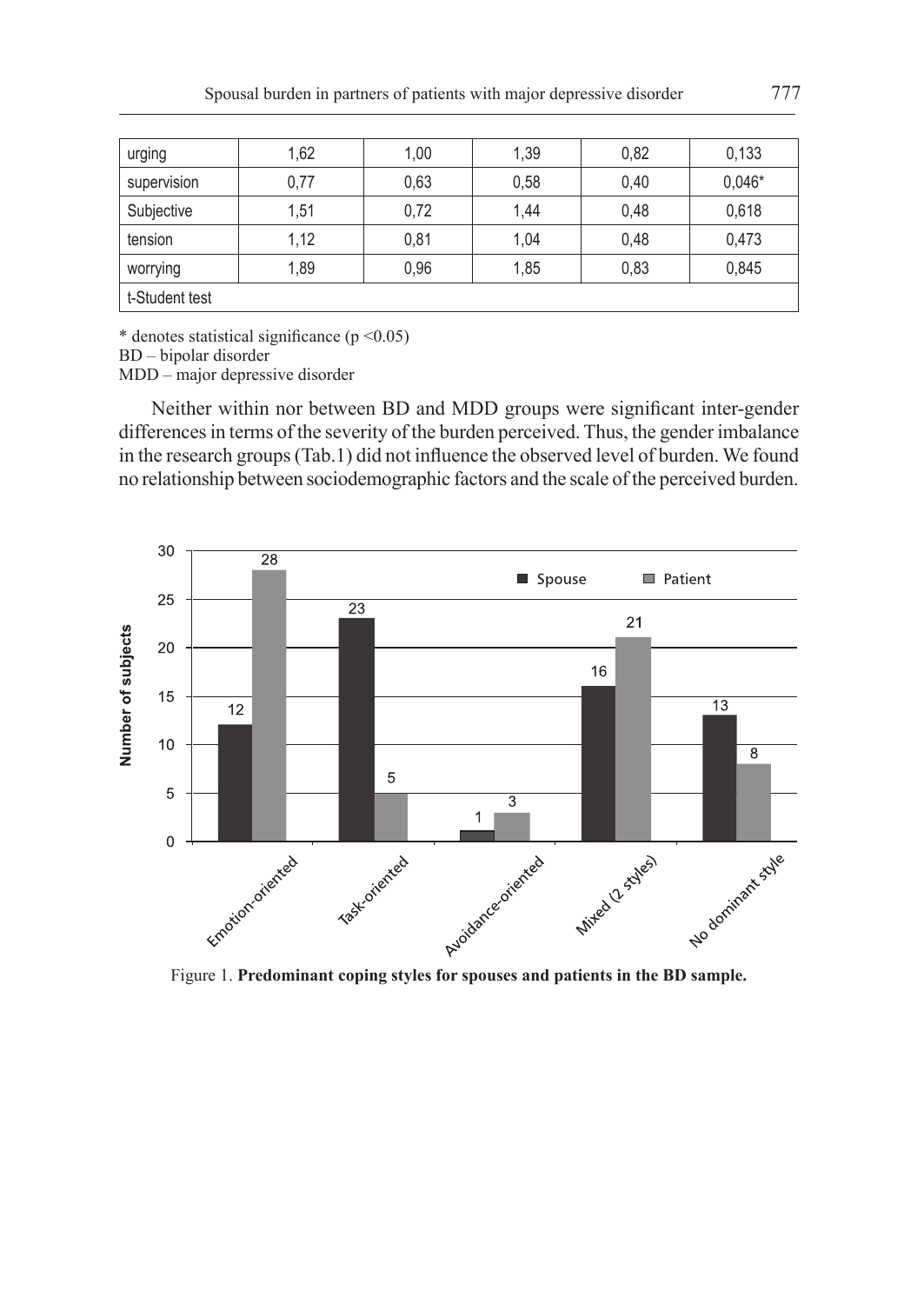### *Spouses' burden and coping style*

*The BD sample.*

The distribution of predominant coping styles among patients with BD and their spouses is presented in Figure 1.

The average level of burden (except of the sub-dimension of 'supervision') was significantly higher for spouses with the predominant EO style as compared to spouses with TO style. Higher level of objective burden and its sub-dimension of 'urging' was observed in spouses of patients with predominant EO coping style compared to patients exhibiting with TO style. There was no significant difference in terms of the subjective burden. Notably, in spouses with a predominant TO style the values of subjective burden and its sub-dimensions of 'urging' and 'tension' did not reach problematic levels (Tab. 3).

Table 3. **Comparison of the burden level in patients and spouses with predominant TO and EO coping styles in the BD sample.**

|               | Spouse          |                 |       | Patient         |                 |       |
|---------------|-----------------|-----------------|-------|-----------------|-----------------|-------|
|               | TO              | EO              | р     | TO              | EO              | р     |
| <b>Burden</b> | $1,03 \pm 0,7$  | $2 \pm 0,41$    | 0,000 | $1,21 \pm 1,59$ | $0,55 \pm 0,69$ | 0,252 |
| Objective     | $0,91 \pm 0,87$ | $1,67 \pm 0,54$ | 0,003 | $0,55 \pm 1,44$ | $0,46 \pm 0,77$ | 0,009 |
| supervision   | $1,17 \pm 0,97$ | $2,43 \pm 0,63$ | 0,000 | $0.7 \pm 1.98$  | $0,45 \pm 0,99$ | 0,008 |
| urging        | $0,66 \pm 0,77$ | $0,92 \pm 0,45$ | 0,296 | $0.4 \pm 0.89$  | $0,47 \pm 0,55$ | 0,071 |
| Subjective    | $1,19 \pm 0,83$ | $2,3 \pm 0,71$  | 0,000 | $1,86 \pm 1,76$ | $0,88 \pm 0,89$ | 0,785 |
| tension       | $0,81 \pm 0,75$ | $1,93 \pm 0,74$ | 0,000 | $1,56 \pm 1,36$ | $0,98 \pm 0,79$ | 0,629 |
| worrying      | $1,57 \pm 0,91$ | $2,68 \pm 0,68$ | 0,001 | $2,17 \pm 2,17$ | $0,78 \pm 0,98$ |       |

\* denotes statistical significance ( $p \le 0.05$ )

BD – bipolar disorder

EO – emotion-oriented coping style

TO – task-oriented coping style

In the overall sample of the BD patients' spouses there was a positive correlation between the burden level and the tendency towards using the emotion-oriented coping style, as well as negative correlation between the spousal burden severity and the propensity towards the task-oriented coping style. We also noticed a positive correlation between the spousal burden level and patients' tendency towards using the emotionoriented coping style.

In table 4 correlations (as expressed by relevance levels of respective coefficients) between the level of spousal burden in the BD sample and the patients'/spouses' tendency of using specific coping styles is shown.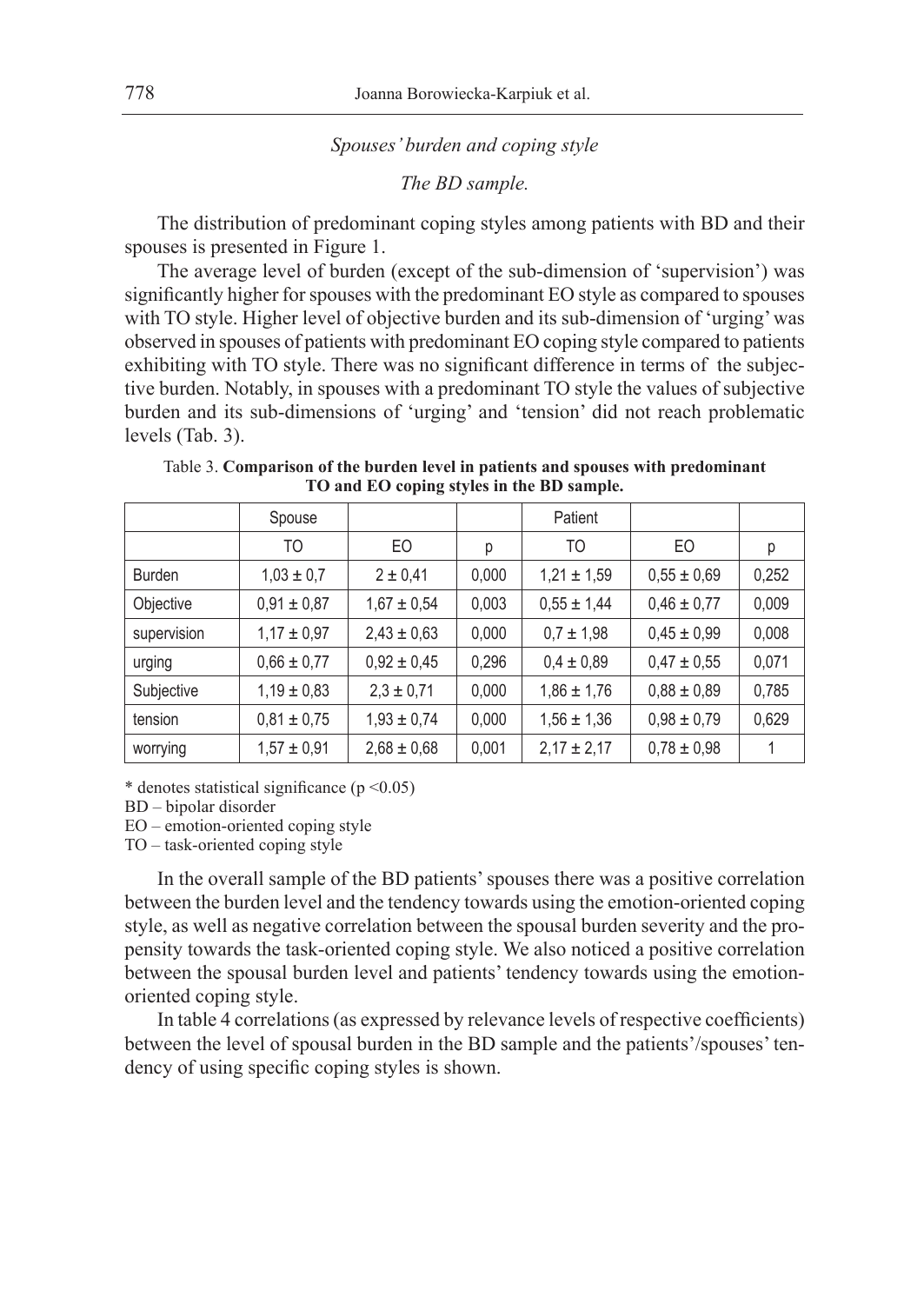|              |           |           | $\cdot$   | - 1       | -         |           |
|--------------|-----------|-----------|-----------|-----------|-----------|-----------|
|              | Spouse    |           |           | Patient   |           |           |
| Coping style | TO        | EO        | AO        | TO        | EO        | AO        |
| Burden       | $-0,002$  | < 0,001   | <b>NS</b> | <b>NS</b> | 0,026     | <b>NS</b> |
| Objective    | $-0,006$  | 0,037     | <b>NS</b> | <b>NS</b> | 0,003     | <b>NS</b> |
| supervision  | $-0.001$  | 0,039     | <b>NS</b> | <b>NS</b> | 0,010     | <b>NS</b> |
| urging       | <b>NS</b> | <b>NS</b> | <b>NS</b> | <b>NS</b> | < 0,001   | 0,022     |
| Subjective   | $-0,003$  | < 0.001   | <b>NS</b> | <b>NS</b> | <b>NS</b> | <b>NS</b> |
| tension      | $-0,002$  | < 0.001   | <b>NS</b> | <b>NS</b> | <b>NS</b> | <b>NS</b> |
| worrying     | $-0,013$  | 0,002     | <b>NS</b> | <b>NS</b> | <b>NS</b> | <b>NS</b> |

Table 4. **Relevance levels of correlation coefficients between the level of spousal burden in the BD sample and the tendency of using specific coping styles.**

NS – statistically non-significant ( $p \ge 0,05$ )

AO – avoidance-oriented coping style

EO – emotion-oriented coping style

TO – task-oriented coping style

BD – bipolar disorder

## *The MDD sample.*

The distribution of predominant coping styles among patients with MDD and their spouses is presented in Figure 2.

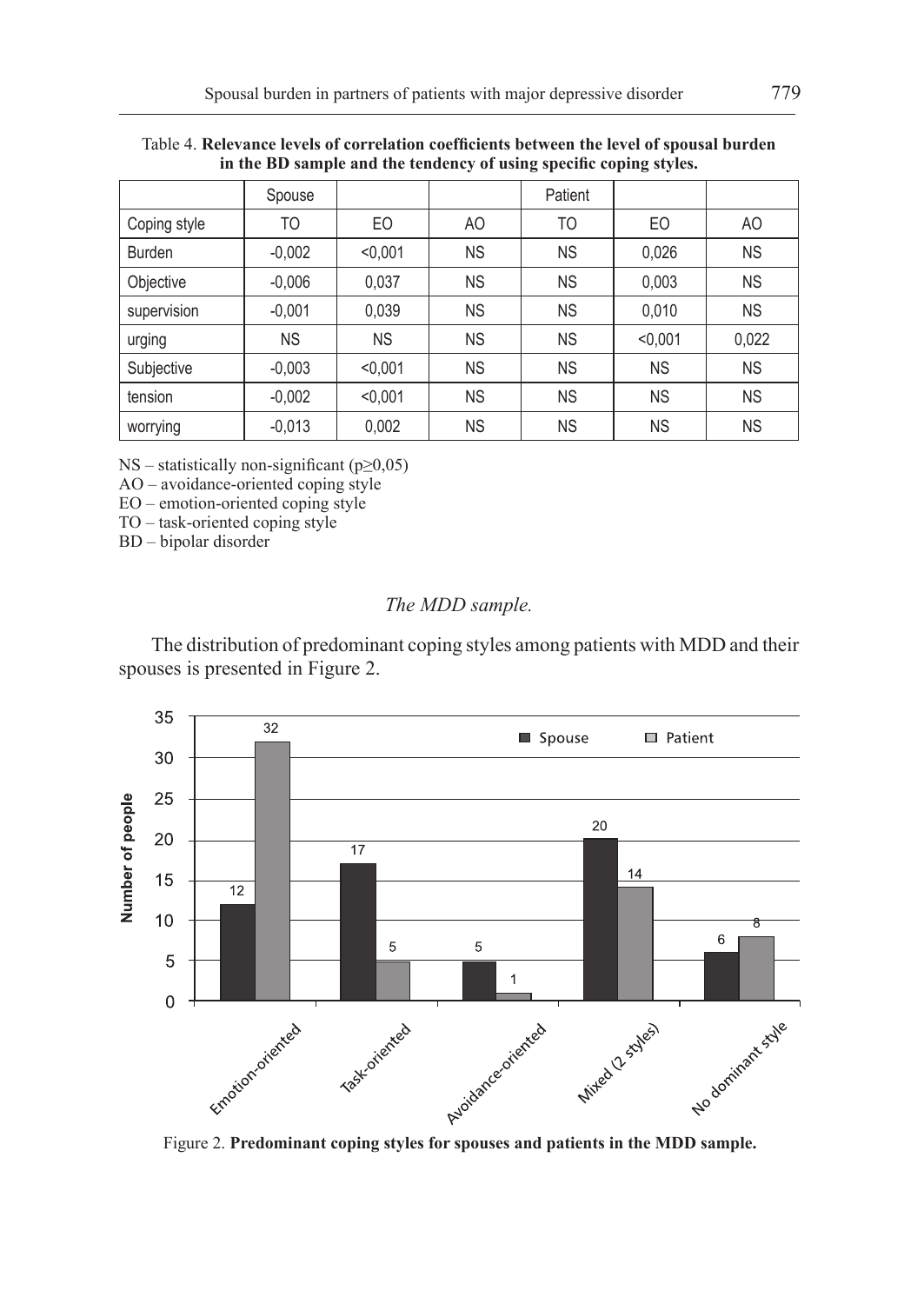There were no significant differences in terms of the overall level of burden between spouses with predominant EO or TO styles. Neither were there any relevant differences in the burden severity between partners of patients with predominant EO or TO styles (Tab. 5).

|              |                 | Spouse          |       |                 | Patient         |       |
|--------------|-----------------|-----------------|-------|-----------------|-----------------|-------|
| Coping style | TO              | E <sub>O</sub>  | р     | TO              | EO              | р     |
| Burden       | $1.05 \pm 0.58$ | $1.41 \pm 0.32$ | 0,063 | $1.13 \pm 0.56$ | $1.2 \pm 0.55$  | 0,803 |
| Objective    | $0,87 \pm 0,68$ | $1.19 \pm 0.45$ | 0,131 | $0.74 \pm 0.45$ | $0.99 \pm 0.66$ | 0,402 |
| supervision  | $1,22 \pm 1$    | $1,76 \pm 0.64$ | 0,111 | $0.95 \pm 0.65$ | $1,46 \pm 0,95$ | 0,289 |
| urging       | $0.51 \pm 0.36$ | $0,63 \pm 0,26$ | 0,347 | $0.53 \pm 0.25$ | $0.53 \pm 0.37$ | 0,967 |
| Subjective   | $1,31 \pm 0.66$ | $1,66 \pm 0,49$ | 0,055 | $1,57 \pm 0,77$ | $1.48 \pm 0.59$ | 0,665 |
| tension      | $0.92 \pm 0.52$ | $1.3 \pm 0.46$  | 0,052 | $1,31 \pm 0.4$  | $0.96 \pm 0.49$ | 0,173 |
| worrying     | $1.7 \pm 0.79$  | $2.03 \pm 0.52$ | 0,213 | $1,83 \pm 1,15$ | $2 \pm 0.69$    | 0,708 |

Table 5. **Comparison of the spouses' burden level for patients and spouses with predominant TO and EO coping styles in the MDD sample.**

The level of statistical significance was set at  $p \le 0.05$ .

EO – emotion-oriented coping style

TO – task-oriented coping style

MDD – major depressive disorder

In the spouses of patients with MDD we found a positive correlation between the overall burden level, as well as subjective and objective burden levels, and the tendency to use the EO style. Concurrently there were no significant correlations between the spousal burden severity and the patients' tendency towards using either EO or TO styles (Tab. 6).

Table 6. **Relevance levels of the correlation coefficients between the level of the spouses' burden and the tendency to use a specific coping style in the MDD sample.**

|              | Spouse    |           |           | Patient   |           |           |
|--------------|-----------|-----------|-----------|-----------|-----------|-----------|
| Coping style | TO        | EO        | AO        | TO        | EO        | AO        |
| Burden       | <b>NS</b> | $0,023*$  | <b>NS</b> | <b>NS</b> | <b>NS</b> | <b>NS</b> |
| Objective    | <b>NS</b> | $0.047*$  | <b>NS</b> | <b>NS</b> | <b>NS</b> | <b>NS</b> |
| supervision  | <b>NS</b> | <b>NS</b> | <b>NS</b> | <b>NS</b> | <b>NS</b> | <b>NS</b> |
| urging       | <b>NS</b> | <b>NS</b> | <b>NS</b> | <b>NS</b> | <b>NS</b> | <b>NS</b> |
| Subjective   | <b>NS</b> | $0,039*$  | <b>NS</b> | <b>NS</b> | <b>NS</b> | <b>NS</b> |

*table continued on the next page*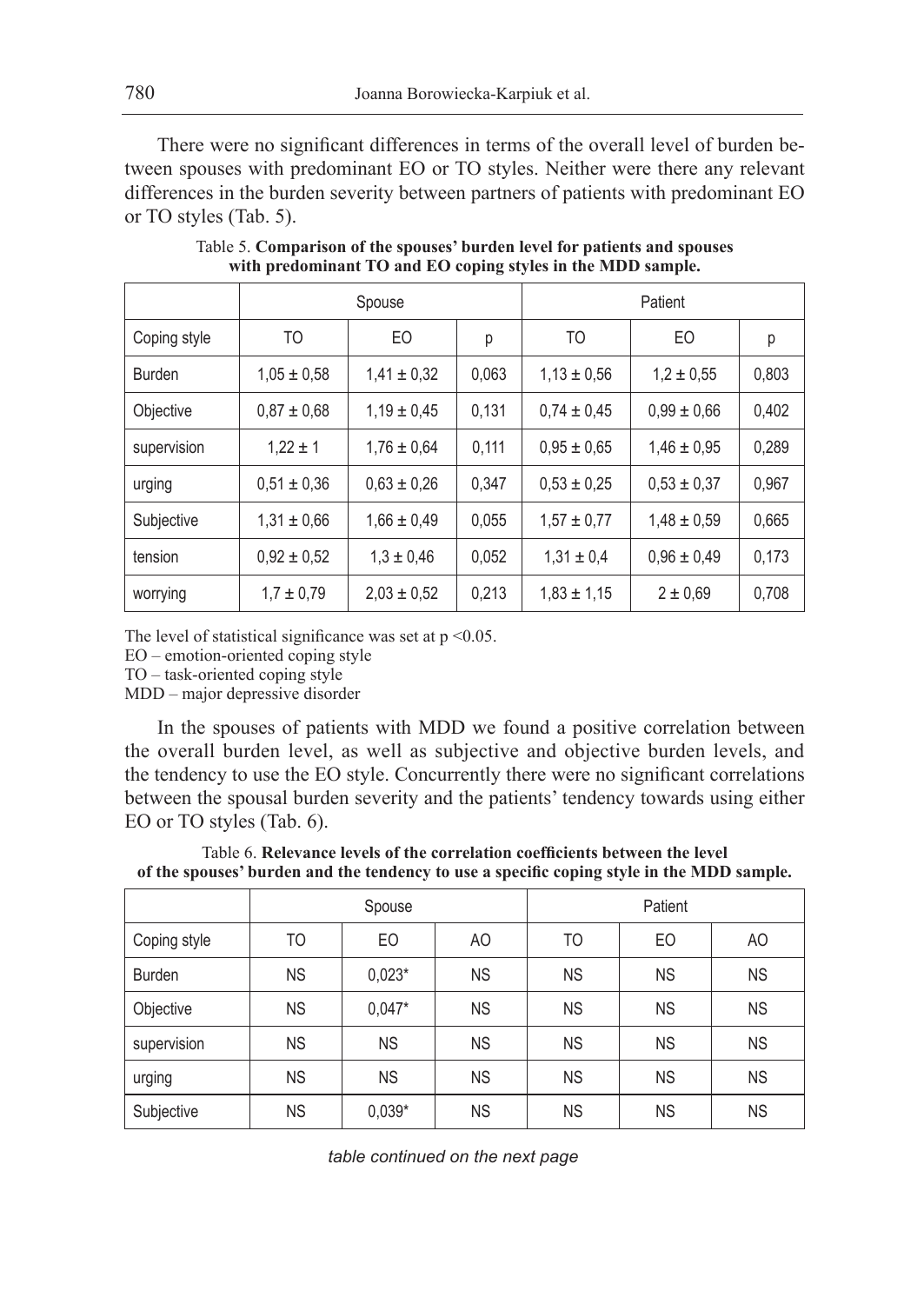| tension  | ΝS | $J,020*$ | ΝS | ΝS | ΝS | ΝS |
|----------|----|----------|----|----|----|----|
| worrying | ΝS | ΝS       | ΝS | ΝS | ΝS | ΝS |

NS – statistically non-significant ( $p \ge 0.05$ )

AO – avoidance-oriented coping style

EO – emotion-oriented coping style

TO – task-oriented coping style

MDD – major depressive disorder

### *Spouses' burden and the level of their sexual satisfaction*

The influence of various levels of sexual satisfaction within the marital relationship on the burden experienced by the spouses has been analysed as well.

The spouses have been rating their general sense of sexual satisfaction on a scale of 0–100. The evaluation related both to the past and present satisfaction.

The spouses have also been judging the scale of the impact exerted specifically by their partners' affective disorder on the quality of sexual relationship. The populations analysed were stratified according to the perception of change of sexual satisfaction subsequently to the outbreak of partner's disorder.

#### *The BD sample*

The mean level of 'past satisfaction' experienced by spouses of the patients with BD was  $77,8\pm16,8$  pts., while the estimated 'current satisfaction' was equal to 38,8±30,1 pts., indicating a substantial decrease in the quality of sexual life related to the diagnosis of BD. However, there was no relationship between the perception of change in the quality of sexual satisfaction and the level of overall burden or its dimensions (Tab. 7).

### *The MDD sample*

The mean level of 'past sexual satisfaction' exhibited by the spouses of the subjects diagnosed with MDD was  $83,2\pm17,6$  pts., while the mean 'current satisfaction' was as high as 50,5±29,6 pts. We observed significantly higher indexes of both total and objective burden among those spouses of MDD subjects who admitted the influence of their partners' disorder on the level of sexual satisfaction (Tab. 7).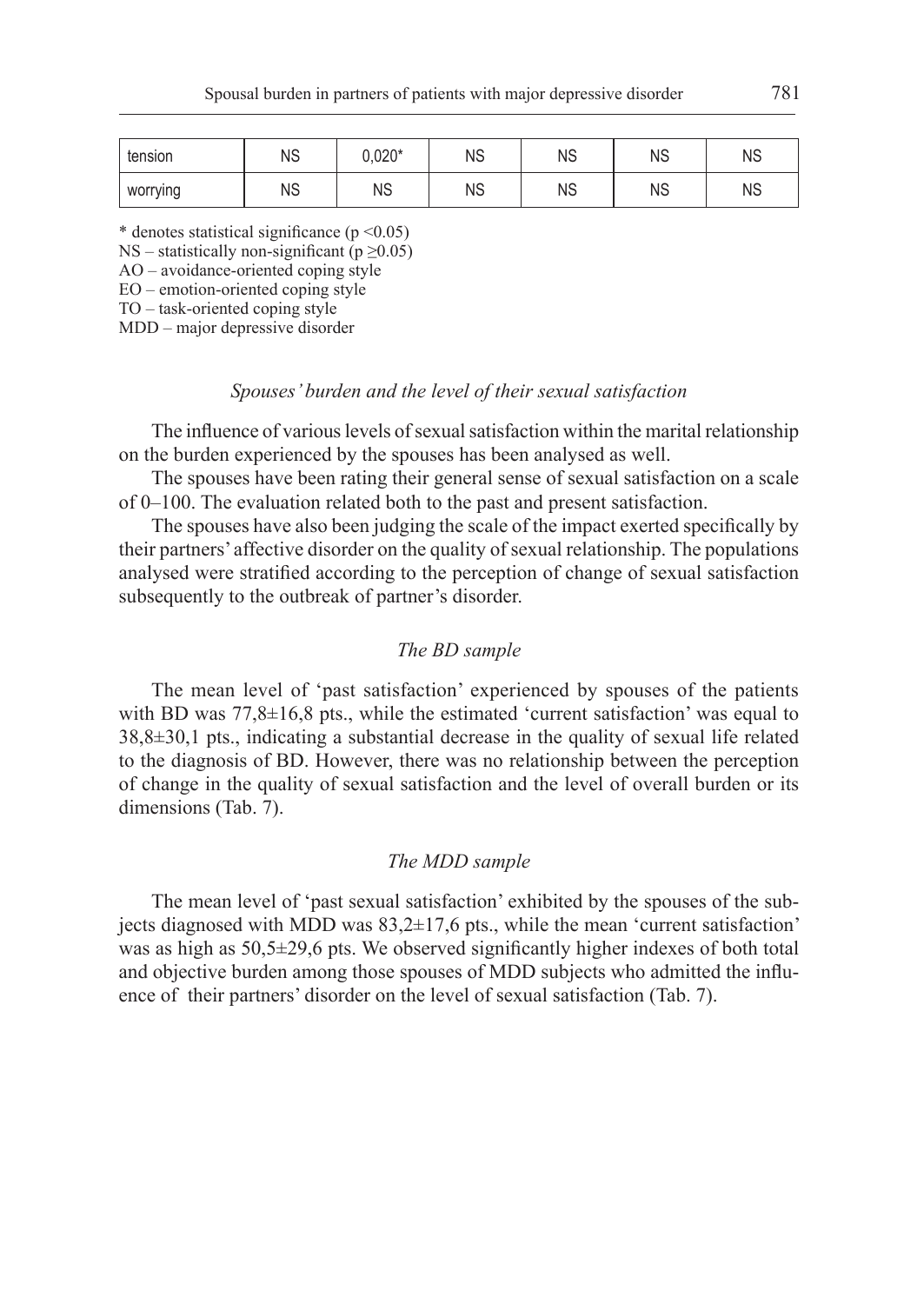| Table 7. Comparison of the mean levels of the perceived burden between the patients' |
|--------------------------------------------------------------------------------------|
| spouses who did not experience the change of quality of sexual satisfaction          |
| due to the illness, and those who did recognize such a change.                       |

|                            | 'Has the quality of your sexual satisfaction<br>changed subsequently to the outbreak of your<br>partner's disorder?' | p               |          |
|----------------------------|----------------------------------------------------------------------------------------------------------------------|-----------------|----------|
|                            | Yes, it has.                                                                                                         | No, it has not. |          |
| <b>BD</b> sample           | $N = 44$                                                                                                             | $N = 21$        |          |
| IEQ total burden (±SD)     | $1,4+0,7$                                                                                                            | $1,3 + 0,6$     | 0,590    |
| IEQ objective burden (SD)  | $1,2+0,8$                                                                                                            | $1,2+0,7$       | 0.742    |
| urging                     | $1,6 \pm 1,0$                                                                                                        | $1,6 + 0,9$     | 0.965    |
| supervision                | $0,8+0,7$                                                                                                            | $0.7 + 0.5$     | 0,391    |
| IEQ subjective burden (SD) | $1,6 + 0,9$                                                                                                          | $1.4 \pm 0.7$   | 0,532    |
| tension                    | $1,2+0,9$                                                                                                            | $1.0 + 0.7$     | 0,311    |
| worrying                   | $1,9+1,0$                                                                                                            | $1,8 + 0.8$     | 0.815    |
|                            |                                                                                                                      |                 |          |
| MDD sample                 | $N = 36$                                                                                                             | $N = 24$        |          |
| IEQ total burden (SD)      | $1,3 + 0,6$                                                                                                          | $1,0+0,4$       | $0,032*$ |
| IEQ objective burden (SD)  | $1.1 \pm 0.6$                                                                                                        | $0.8 + 0.4$     | $0,011*$ |
| urging                     | $1,6+0,8$                                                                                                            | $1,1\pm0,7$     | $0,011*$ |
| supervision                | $0,7+0,5$                                                                                                            | $0,5+0,2$       | 0,054    |
| IEQ subjective burden (SD) | $1,5 + 0,6$                                                                                                          | $1,3+0,4$       | 0,257    |
| tension                    | $1.1 \pm 0.5$                                                                                                        | $0,9+0,4$       | 0,051    |
| worrying                   | $1,9 + 0,9$                                                                                                          | $1,8 + 0,8$     | 0,653    |
| t-Student test             |                                                                                                                      |                 |          |

SD – standard deviation

BD – bipolar disorder

MDD – major depressive disorder

IEQ – Involvement Evaluation Questionnaire

### **Discussion**

# *Spouses' burden and the affective disorders*

The level of the burden (especially the subjective one) perceived by the spouses of patients in the symptomatic remission period is significant. However, neither any statistically relevant differences in the level of the spouses' burden nor in its objective and subjective dimensions were found between BD and MDD group. This remains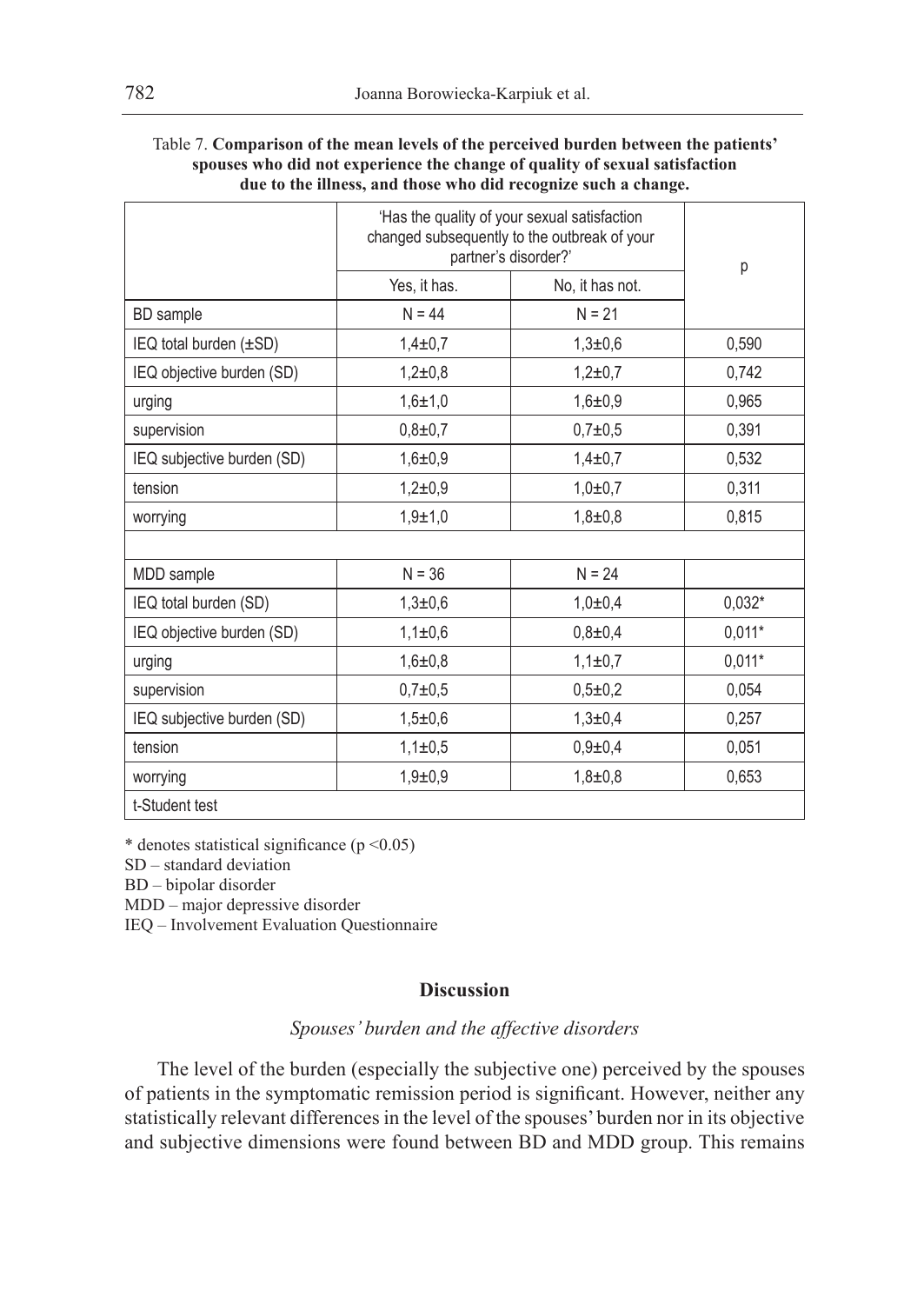partly in line with the results of Chakrabarti et al., who showed that the family burden of the relatives of patients suffering from affective disorders was significant, but the diagnosis of BD implied heavier burden compared to MDD [5]. According to Post this may be the case due to the characteristics of BD: earlier onset, more frequent affective episodes, longer total time of the occurrence of severe symptoms, and higher risk of suicide [23]. However, data on the familial burden during remissions of BD are scarce. In one of a few papers on this subject, Reinares et al. [7] pointed that during a remission period some factors bound to the illness might exist and affect patients and their caregivers (e.g. social exclusion, change of the roles, relapses of anxiety).

Our findings suggest that family burden is not related to sociodemographic factors, thus replicating results obtained by Baronet [24], Chadda et al. [25] and Reinares et al. [7]. On the other hand, Möller-Leimkühler and Obermeier found that feminine partners of depressive patients tend to experience heavier burden [26].

## *Spouses' burden and coping style*

We found that the EO coping style (in comparison to other styles) was related to higher level of burden in both groups. In the BD sample the EO style was related to heavier burden (both subjective and objective one), as compared to MDD group. For spouses preferring the TO coping style the level of the burden and its subjective and objective dimensions was lower in the BD group. No relation between AO coping style and the level of burden was found. Because of a very limited number of subjects with a predominant AO style among the patients and their spouses (both in BD and MDD sample), no statistical analyses of the relationship between this style and the level of burden were conducted.

When discussing the patients' coping styles, a higher level of spouses' burden was related to the use of EO style by the patients. This relationship, however, was observed in the BD group only. In neither of the samples the patients' preference of using the TO or AO styles was related to the severity of spousal burden.

Our results remain in line (at least to some extent) with the findings presented by Chakrabarti and Gill [27], who investigated strategies of coping (instead of the styles). They observed that the strategies that focus on solving problems (e.g. searching for information about illness, positive communication with a patient and better social commitment) had led to a decrease in the caregiver's burden level. In the comparison of the caregivers of patients with BD and with schizophrenia it was found that the BD caregivers used problem solving strategies more often than the caregivers of schizophrenic patients who frequently used strategies focused on emotions. Such a difference may be due to the fact that the care over BD patients is more likely to be provided by spouses rather then parents (implying more mature approach to illness-related problems), as opposed to the population of schizophrenic patients [28, 29]. Similar conclusions can be drawn also from other studies regarding caregivers of patients with schizophrenia. Accordingly, there are data available suggesting that the use of the strategies focusing on emotions or involving pressure on a patient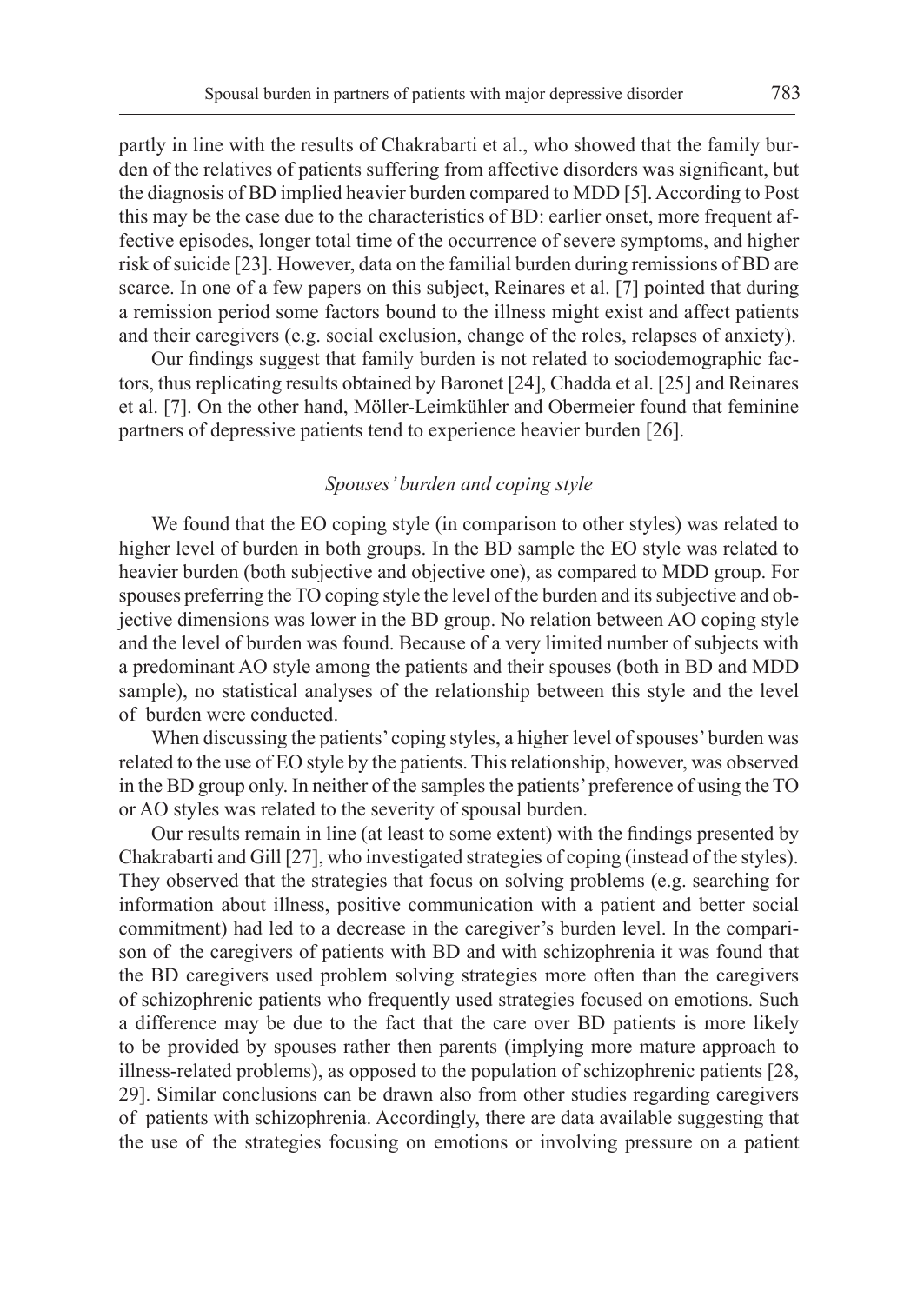and high level of criticism were related to the higher level of caregivers' burden [30, 31]. Scazufca and Kuipers [32] also pointed that for caregivers of mentally ill patients problem-oriented ways of coping implied lower level of burden, as compared to emotion- and avoidance-oriented ways of coping. On the contrary, having investigated caregivers of patients with BD or schizophrenia Chadda et al. [25] concluded that using of avoidance-oriented strategies correlates positively with various burden-related factors, such as mental and physical health of a caregiver, taking over patient's duties, and a change within the relationship. It was shown that changing coping styles may diminish burden in caregivers of patients with schizophrenia [33]. More research on this issue is required in the BD population.

There are very few studies concerning the relationship between the level of spouses' burden and patients' coping styles, nor there is a scarcity of data on the consequences of patients' coping style for themselves. Goossens et al. [34] found that BD patients used less active and more avoidance-oriented styles in comparison to the healthy population. Males took up activities more easily, but aimed at a social withdrawal, while females expressed emotions and searched for social support more easily. The depressive female patients used the EO most frequently and the AO style was the rarest one, while healthy women predominantly used the TO coping style [35].

There is a need for more studies on the problem of relationships between caregivers' burden and the longitudinal course of BD.

#### *Spouses' burden and the level of sexual satisfaction*

The diagnoses of either BD or MDD were related to significant decrease in the mean level of sexual satisfaction perceived by the patients' spouses. While neither of the groups did differ in terms of the level of 'past sexual satisfaction', the quality of 'current satisfaction' was significantly lower in the BD sample  $(p=0.031)$ . This difference was even more pronounced among the specific subgroup of spouses who perceived the deterioration in their sexual satisfaction as being illness-related (BD: 28%, MDD: 46%; p=0,002).

Regardless of the subjective perception of the disorder's impact on the level of their sexual satisfaction, the spouses of patients with BD did not differ in respect of the quantity of total burden and its dimensions. However, those spouses of subjects diagnosed with MDD who had a sense that the illness had deteriorated the quality of their sexual lives, suffered due to a higher level of total and objective burden, particularly in the sub-dimension of 'urging'. In both groups (BD and MDD), spouses who perceived the disorder as the cause of deterioration in their sexual satisfaction experienced similar burden magnitude (both in terms of total burden and its dimensions).

Medication side-effects (decreased libido or increased body weight), perceived lack of self-attractiveness and/or sense of partner's unattractiveness, general problems in marital relationship, and higher perceived level of burden may all contribute to lower quality of sexual life suffered by spouses of patients with affective disorders.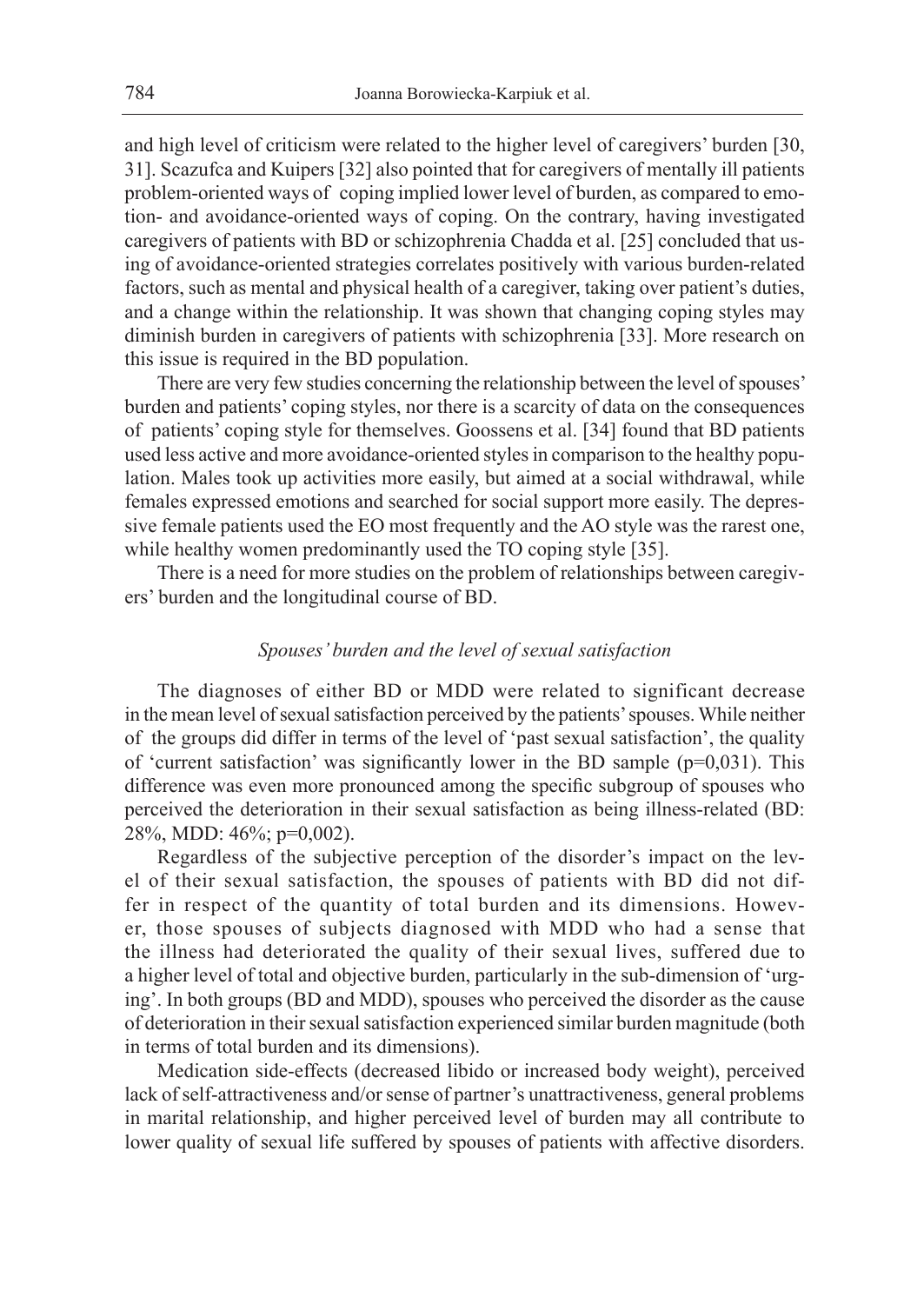The problem of decreased sexual satisfaction is present both during remissions and acute episodes, but in the latter case the scale of the issue discussed is much more pressing. The level of sexual satisfaction experienced by the spouses of patients with mania is lower compared to the partners of depressive subjects [4, 36, 37].

#### Limitations

- 1. A moderate number of subjects.
- 2. Exclusion of patients in acute illness episodes.

## **Practical remarks**

In terms of the practical implications, our study remains in line with the main body of evidence on the issue of spousal burden. Accordingly, it is important to offer spouses of patients with affective disorders opportunities to be trained in more effective methods of coping (including problem-solving methods) with an illness of a family member. Such training could decrease the level of spouses' burden.

#### *Acknowledgments*

*There are no relevant conflicts of interest related to this study to acknowledge.*

#### **References**

- 1. Awad AG, Voruganti LN. *The burden of schizophrenia on caregivers: a review.* Pharmacoeconomics 2008; 26(2): 149–162.
- 2. Kumar S, Rani U, Jain A, Mohanty S. *Coping with spousal burden in chronic schizophrenia.* Indian J. Soc. Sci. Res. 2010; 7: 90–94.
- 3. Perlick D, Clarkin JF, Sirey J, Raue P, Greenfield S, Struening E. et al.. *Burden experienced by care-givers of persons with bipolar affective disorder*. Br. J. Psychiatry 1999; 175: 56–62.
- 4. Fadden G, Bebbington P, Kuipers L. *The burden of care: the impact of functional psychiatric illness on the patient's family*. Br. J. Psychiatry 1987; 150: 285–292.
- 5. Chakrabarti S, Kulhara P, Verma SK. *Extent and determinants of burden among families of patients with affective disorders*. Acta Psychiatr. Scand. 1992; 86(3): 247–252.
- 6. Perlick DA, Rosenheck RA, Miklowitz DJ, Chessick C, Wolff N, Kaczynski R. et al. *Prevalence and correlates of burden among caregivers of patients with bipolar disorder enrolled in the Systematic Treatment Enhancement Program for bipolar disorder*. Bipolar Disord. 2007; 9(3): 262–273.
- 7. Reinares M, Vieta E, Colom F, Martinez-Aran A, Torrent C, Comes M. et al.. *What really matters to bipolar patients' caregivers: sources of family burden*. J. Affect. Disord. 2006; 94(1–3): 157–163.
- 8. Borowiecka-Kluza J, Miernik-Jaeschke M, Jaeschke R, Siwek M, Dudek D. *Brzemię rodziny chorych z zaburzeniami afektywnymi – zarys problemu.* Psychiatr. Pol. 2013; 47(4): 635–646.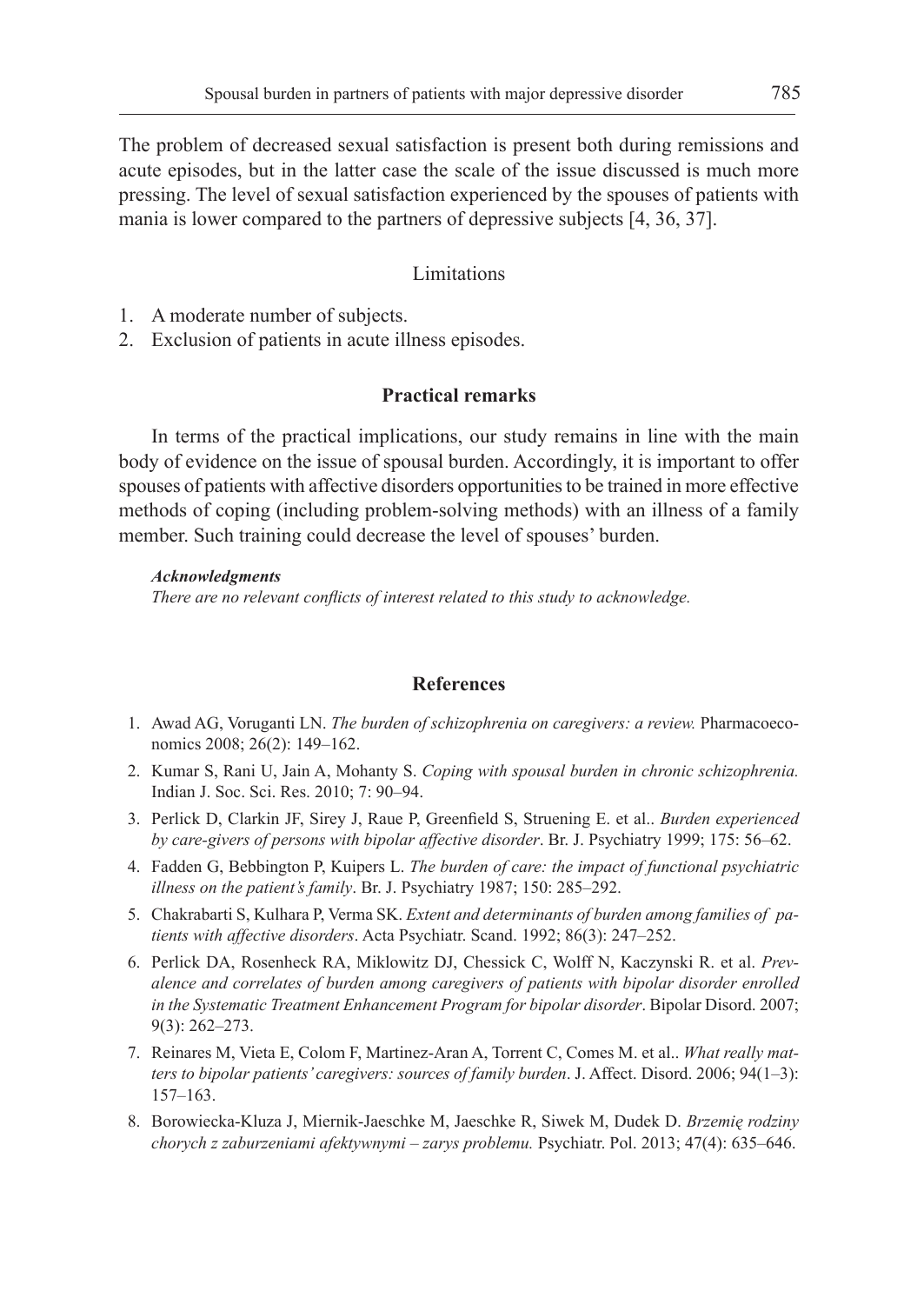- 9. Carver CS. *Coping*. In: Kazdin EA. Ed. *Encyclopedia of Psychology*. Second edition. Washington, DC: American Psychological Association; 2000. p. 300–305.
- 10. Lazarus RS, Folkman S. *Stress, appraisal and coping.* New York: Springer Publishing 1984.
- 11. Miller ML, Omens RS, Delvadia R. *Dimensions of social competence: Personality and coping style correlates*. Pers. Indiv. Differ. 1991; 12(9): 955–964.
- 12. Kasperek-Zimowska B, Chądzyńska M. *Poczucie koherencji i style radzenia sobie ze stresem wśród rodziców dorosłych dzieci z rozpoznaniem schizofrenii.* Psychiatr. Pol. 2011; 45(5): 643–652.
- 13. Hamilton M. *A rating scale for depression.* J. Neurol. Neurosurg. Psychiatry 1960; 23: 56–62.
- 14. Young RC, Biggs JT, Ziegler VE, Meyer DA. *A rating scale for mania: reliability, validity and sensitivity.* Br. J. Psychiatry 1978; 133: 429–435.
- 15. Ciałkowska-Kuźmińska M, Kiejna A*. Konsekwencje opieki nad pacjentem z zaburzeniem psychicznym – definicje i narzędzia oceny*. Psychiatr. Pol. 2010; 44(4): 519–527.
- 16. van Wijngaarden B, Schene AH, Koeter M, Vazquez-Barquero JL, Knudsen HC, Lasalvia A. et al. *Caregiving in schizophrenia: development, internal consistency and reliability of the Involvement Evaluation Questionnaire – European Version. EPSILON Study 4*. European Psychiatric Services: Inputs Linked to Outcome Domains and Needs. Br. J. Psychiatry Suppl. 2000; 39: 21–27.
- 17. van Wijngaarden B, Schene AH. C*ross-national research: caregiver consequences.* Psychiatr. Times 2004; 21(5).
- 18. Endler NS, Parker JDA. *Coping Inventory for Stressful Situations (CISS): Manual.* Toronto: Multi-Health Systems, Inc.; 1990.
- 19. Endler NS, Parker JD. *Multidimensional assessment of coping: a critical evaluation.* J. Pers. Soc. Psychol. 1990; 58(5): 844–854.
- 20. Strelau J, Jaworska A, Wrześniewski K, Szczepanik P. *CISS Kwestionariusz Radzenia Sobie w Sytuacjach Stresowych. Podręcznik*. Warszawa: Pracownia Testów Psychologicznych PTP; 2007.
- 21. Stanisz A*. Przystępny kurs statystyki z zastosowaniem STATISTICA PL na przykładach z medycyny. Statystyki podstawowe*. Kraków: StatSoft; 2006.
- 22. Piccinelli M, Wilkinson G. *Gender differences in depression. Critical review*. Br. J. Psychiatry 2000; 177: 486–492.
- 23. Post RM. *The impact of bipolar depression*. J. Clin. Psychiatry 2005; 66(supl. 5): 5–10.
- 24. Baronet AM. *Factors associated with caregiver burden in mental illness: a critical review of the research literature*. Clin.Psychol. Rev. 1999; 19(7): 819–841.
- 25. Chadda RK, Singh TB, Ganguly KK. *Caregiver burden and coping: a prospective study of relationship between burden and coping in caregivers of patients with schizophrenia and bipolar affective disorder.* Soc. Psychiatry Psychiatr. Epidemiol. 2007; 42(11): 923–930.
- 26. Moller-Leimkuhler AM, Obermeier M. *Predicting caregiver burden in first admission psychiatric patients. 2-year follow-up results*. Eur. Arch. Psychiatry Clin. Neurosci. 2008; 258(7): 406–413.
- 27. Chakrabarti S, Gill S. *Coping and its correlates among caregivers of patients with bipolar disorder: a preliminary study.* Bipolar disord. 2002; 4(1): 50–60.
- 28. Ostman M, Hansson L. *The relationship between coping strategies and family burden among relatives of admitted psychiatric patients*. Scand. J. Caring Sci. 2001; 15(2): 159–164.
- 29. Nehra R, Chakrabarti S, Kulhara P, Sharma R. *Caregiver-coping in bipolar disorder and schizophrenia--a re-examination.* Soc. Psychiatry Psychiatr. Epidemiol. 2005; 40(4): 329–336.